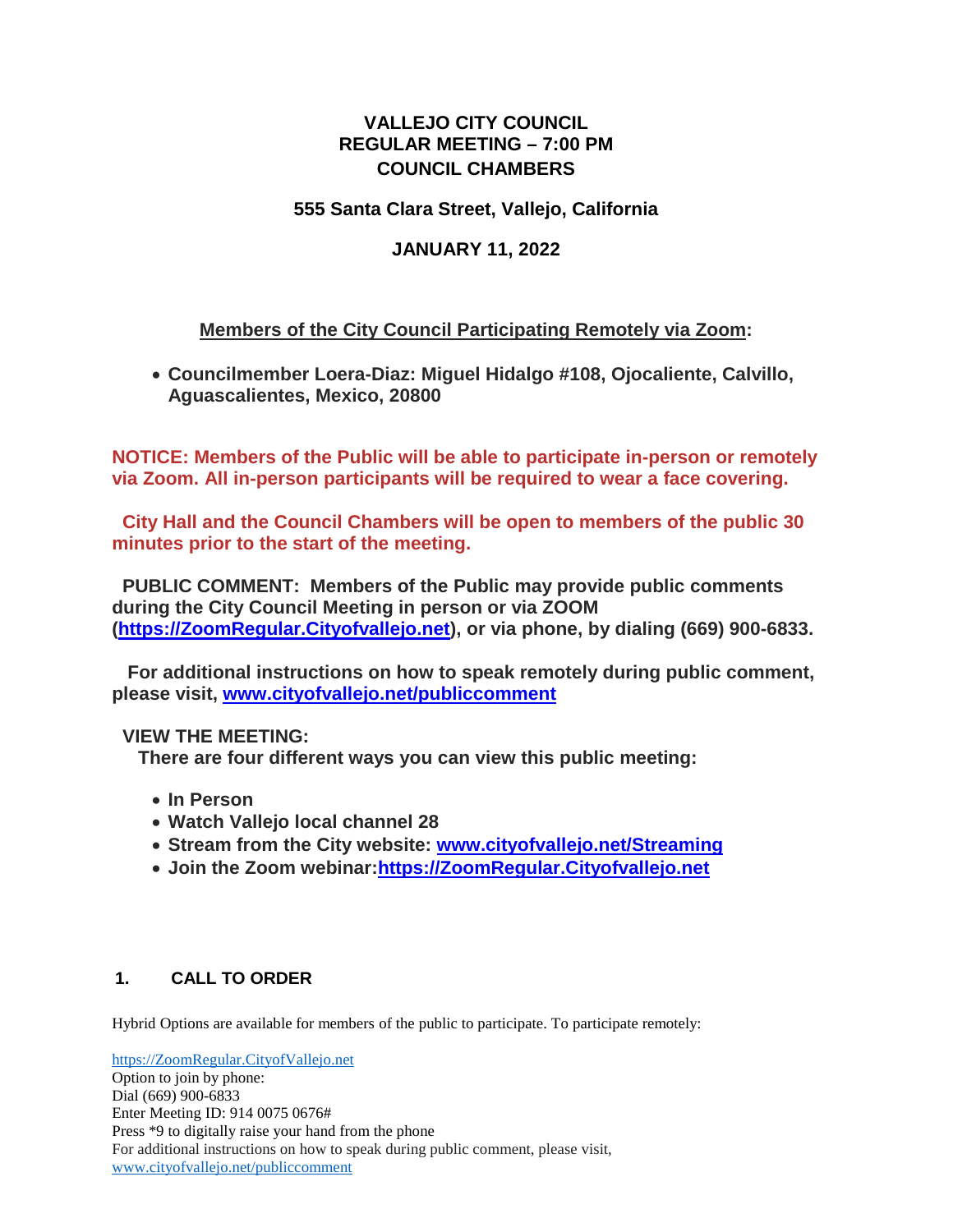## **2. PLEDGE OF ALLEGIANCE**

## **3. ROLL CALL**

## **4. REPORT OUT OF CLOSED SESSION**

## **5. SELECTION OF VICE MAYOR**

NOTICE: Members of the public wishing to address the Council on Selection of Vice Mayor may do so in person by submitting a completed speakers card to the City Clerk or via ZOOM (https://ZoomRegular.Cityofvallejo.net), or via phone, by dialing (669) 900- 6833. Enter Meeting ID: 914 0075 0676#. Press \*9 to digitally raise your hand from the phone. For additional instructions on how to speak remotely during public comment, please visit, www.cityofvallejo.net/publiccomment. Each speaker is limited to five minutes pursuant to Vallejo Municipal Code Section 2.02.420. In person speakers will be recognized first.

## A. **ADOPTION OF A RESOLUTION ELECTING A VICE MAYOR**

Recommendation: Adopt a Resolution electing a member of the City Council to serve as Vice Mayor from January 11, 2022 to January 3, 2023 Contact: Dawn G. Abrahamson, City Clerk, (707) 648-4528 dawn.abrahamson@cityofvallejo.net

## **6. SELECTION OF COUNCIL SEATING**

## **7. PRESENTATIONS AND COMMENDATIONS**

A. **PRESENTATION OF A PROCLAMATION HONORING JEREMY SNYDER AS POET LAUREATE FOR THE CITY OF VALLEJO**

## B. **PRESENTATION OF CHECKS FOR 2021 WATERFRONT WEEKEND**

## **8. FIRST COMMUNITY FORUM**

*The Community Forum is an opportunity to address the Council on any matter for which another opportunity to speak is not provided on the agenda, and which is within the jurisdiction of the Council to resolve. Any interested members of the public desiring to communicate with the City Council as part of the First Community Forum may do so in person by submitting a completed speaker's card to the City Clerk or via ZOOM:(https://ZoomRegular.Cityofvallejo.net), Option to join by phone: Dial (669) 900-6833. Enter Meeting ID: 914 0075 0676#. Press \* 9 to digitally raise your hand from the phone. For additional instructions on how to speak remotely during public comment, please visit, www.cityofvallejo.net/publiccomment. In person speakers will be recognized first. When called upon, each speaker should step to the podium, state his/her name for the record. The conduct of the community forum shall be limited to a maximum of fifteen (15) minutes, with each speaker limited to a maximum of three minutes pursuant to Vallejo Municipal Code Section 2.02.300.* 

### **9. PUBLIC COMMENT REGARDING CONSENT CALENDAR ITEMS**

*Members of the public wishing to address the Council on Consent Calendar items may do so in person by submitting a completed speaker's card to the City Clerk or via ZOOM:(https://ZoomRegular.Cityofvallejo.net), Option to join by phone: Dial (669) 900-6833. Enter Meeting ID: 914 0075 0676#. Press \* 9 to digitally raise your hand from the phone. For additional instructions on how to speak remotely during public comment, please visit, www.cityofvallejo.net/publiccomment. In person*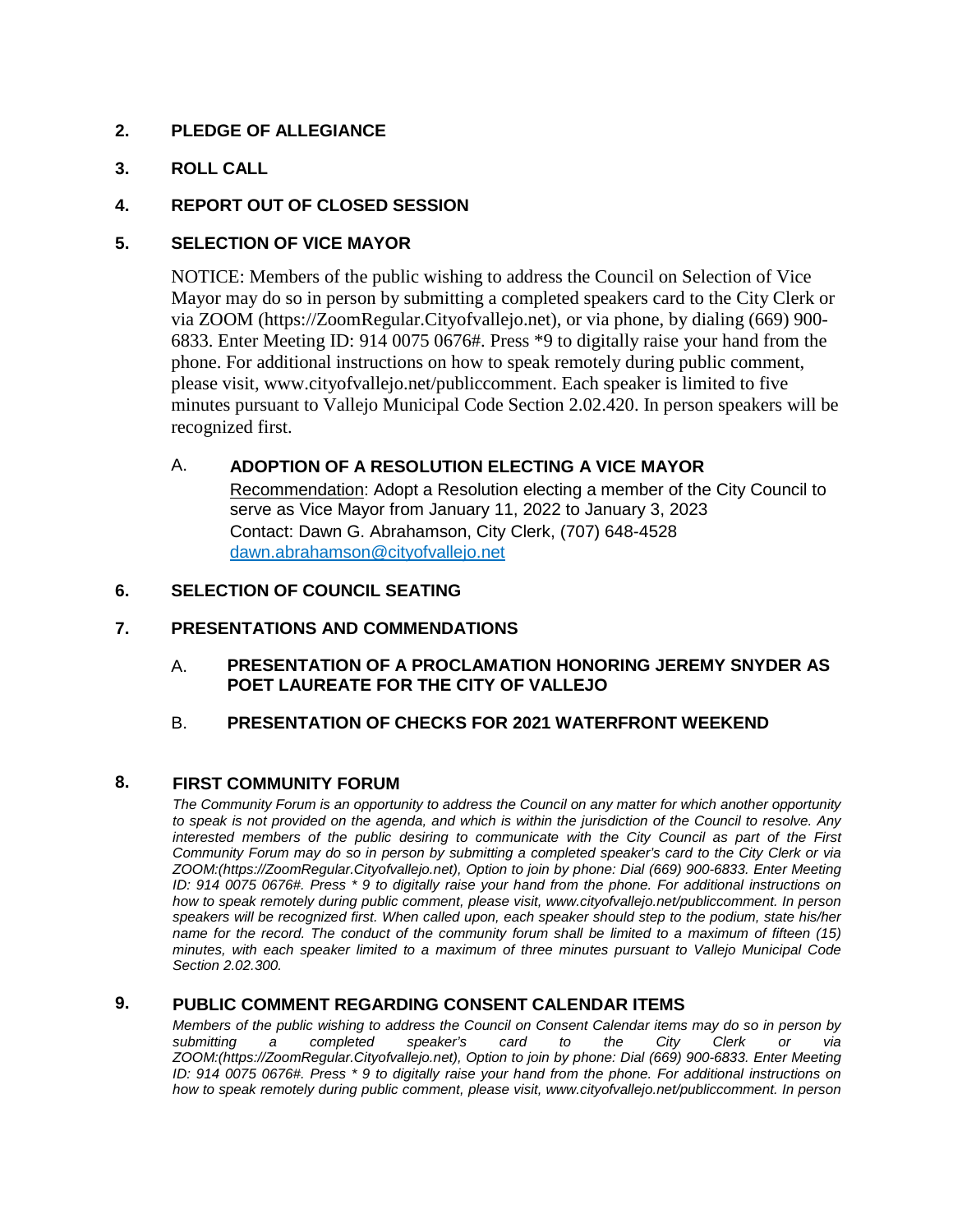speakers will be recognized first. Each speaker is limited to three minutes pursuant to Vallejo Municipal *Code Section 2.02.310. Requests for removal of Consent Items received from the public are subject to approval by a majority vote of the Council. Items removed from the Consent Calendar will be heard immediately after approval of the Consent Calendar and Agenda.*

### **10. CONSENT CALENDAR AND APPROVAL OF AGENDA**

#### A. **APPROVAL OF MINUTES**

Recommendation: Approve minutes for the special and regular meetings of December 7 and 14, 2021.

Contact: Dawn G. Abrahamson, City Clerk (707) 648-4527 Dawn.Abrahamson@cityofvallejo.net

### B. **WAIVE READING AND AUTHORIZE INTRODUCTIONS AND/OR ADOPTION OF ORDINANCES BY TITLE ONLY**

Recommendation: Waive reading and authorize introductions and/or adoption of any and all ordinances on this Agenda, if any, by title only. This is a standard procedural action so the City Council does not have to read an ordinance in its entirety.

Contact: Dawn G. Abrahamson, City Clerk (707) 648-4527 [Dawn.Abrahamson@cityofvallejo.net](mailto:Dawn.Abrahamson@cityofvallejo.net)

## C. **EQUIPMENT PURCHASE AGREEMENT - WESTNET INC.**

Recommendation: Authorize the City Manager to execute the attached Equipment Purchase Agreement with WestNet Inc. for an amount not to exceed \$1,331,000 and to purchase various Motorola equipment and programming support from current vendors for a total project amount not to exceed \$2,000,000.

Contact: Naveed Ashraf, Chief Innovation Officer [Naveed.Ashraf@cityofvallejo.net](mailto:Naveed.Ashraf@cityofvallejo.net)

## D. **ADOPT A RESOLUTION AMENDING THE FISCAL YEAR 2021-22 COMMUNITY DEVELOPMENT BLOCK GRANT PROGRAM BUDGET TO INCREASE EXPENDITURES BY \$753,488 AND RE-AUTHORIZING FUNDING**

Recommendation: Adopt a Resolution to Amend the Fiscal Year (FY) 2021-22 Community Development Block Grant (CDBG) Program Budget to increase the expenditure budget by \$753,488 and reauthorize funding for projects and activities in progress.

Contact: Gillian Hayes, Interim Assistant City Manager (707) 648-4163 [Gillian.Hayes@cityofvallejo.net](mailto:Gillian.Hayes@cityofvallejo.net)

## E. **ADOPT RESOLUTION AUTHORIZING THE CITY MANAGER TO SUBMIT A NOTICE OF INTENT TO COMPLY WITH SB 1383 (ORGANIC WASTE RECYCLING REQUIREMENTS)**

Recommendation: Adopt a Resolution authorizing the City Manager to submit a Notice of Intent to Comply with SB 1383 to the California Department of Resources, Recycling and Recovery (CalRecycle).

Contact: Melissa Tigbao, Acting Public Works Director (707) 648-4301 [Melissa.Tigbao@cityofvallejo.net](mailto:elissa.Tigbao@cityofvallejo.net)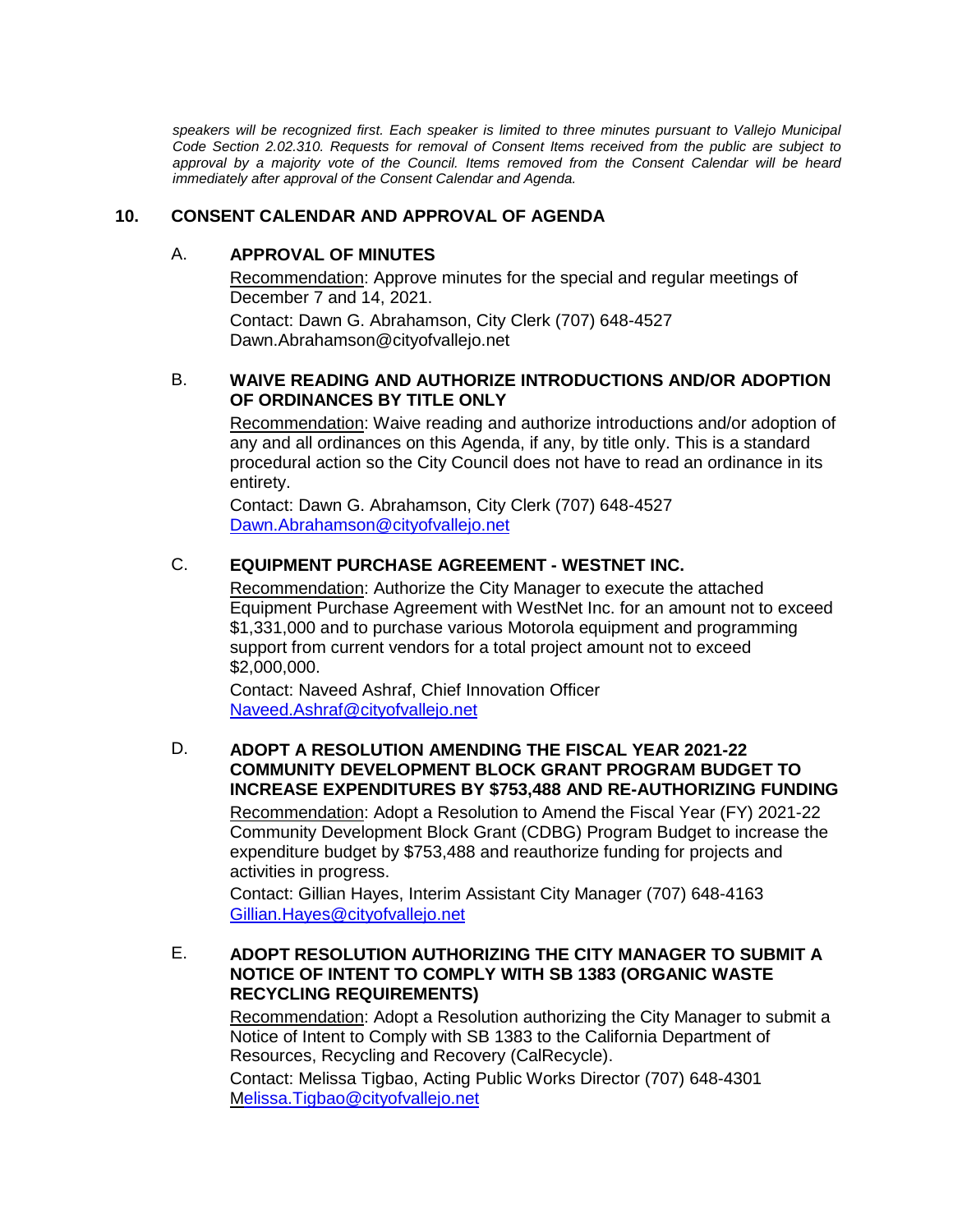Derek Crutchfield, Recycling Coordinator (707) 648-5346 [Derek.Crutchfield@cityofvallejo.net](mailto:Derek.Crutchfield@cityofvallejo.net)

F. **ADOPT RESOLUTION AWARDING A CONSTRUCTION CONTRACT TO COBABE BROTHERS PLUMBING IN THE AMOUNT OF \$1,627,175.00 FOR WATER MAINS CIP FY20-21 PROJECT AND AUTHORIZE THE CITY MANAGER TO EXECUTE SAME**

Recommendation: Adopt a Resolution approving the plans and specifications for the Water Mains Capital Improvements Project and authorize the City Manager to execute a construction contract in the amount of \$1,627,175.00 to Cobabe Brothers Plumbing, in accordance with the approved plans and specifications. Contact: Beth Schoenberger, Acting Water Director (707) 648-5439

[Beth.Schoenberger@cityofvallejo.net](mailto:Beth.Shoenberger@cityofvallejo.net)

#### **11. ACTION CALENDAR**

*NOTICE: Members of the public wishing to address the Council on Action Calendar Items may do so in person by submitting a completed speakers card to the City Clerk or via ZOOM (https://ZoomRegular.Cityofvallejo.net), or via phone, by dialing (669) 900-6833. Enter Meeting ID: 914 0075 0676#. Press \*9 to digitally raise your hand from the phone. For additional instructions on how to speak remotely during public comment, please visit, www.cityofvallejo.net/publiccomment. Each speaker is limited to five minutes pursuant to Vallejo Municipal Code Section 2.02.420. In person speakers will be recognized first.*

A. **CONDUCT A PUBLIC HEARING TO RECEIVE AND CONSIDER FINAL CENSUS DATA FROM THE CONSULTANT AND OBTAIN INPUT FROM THE COMMUNITY REGARDING THE REDRAWING OF ELECTION DISTRICT BOUNDARIES -THIS PUBLIC HEARING WILL BEGIN PROMPTLY AT 8:00 P.M.**

Recommendation:

- 1. Receive and file final Census data report;
- 2. Provide direction to staff and consultants relative to the drawing of final district maps; or
- 3. Open the public hearing to receive input from the community regarding the redrawing of election district boundaries; and
- 4. Alternatively, discuss and take other action related to this item.

Contact: Dawn G. Abrahamson, City Clerk (707) 648-4528 [Dawn.Abrahamson@cityofvallejo.net](mailto:Dawn.Abrahamson@cityofvallejo.net)

### B. **INTRODUCTION OF AN ORDINANCE FOR PROHIBITION OF POSSESSION OR SALE OF NON-SERIALIZED, UNFINISHED FIREARMS OR RECEIVERS AND NON-SERIALIZED FIREARMS**

Recommendation: Introduce an ordinance adding Chapter 7.90 to the City of Vallejo Municipal Code, "Non-serialized, unfinished firearm frames or receivers, and non-serialized firearms."

Contact: Jason Potts, Captain of Police (707) 651-7105 [jason.potts@cityofvallejo.net](mailto:jason.potts@cityofvallejo.net)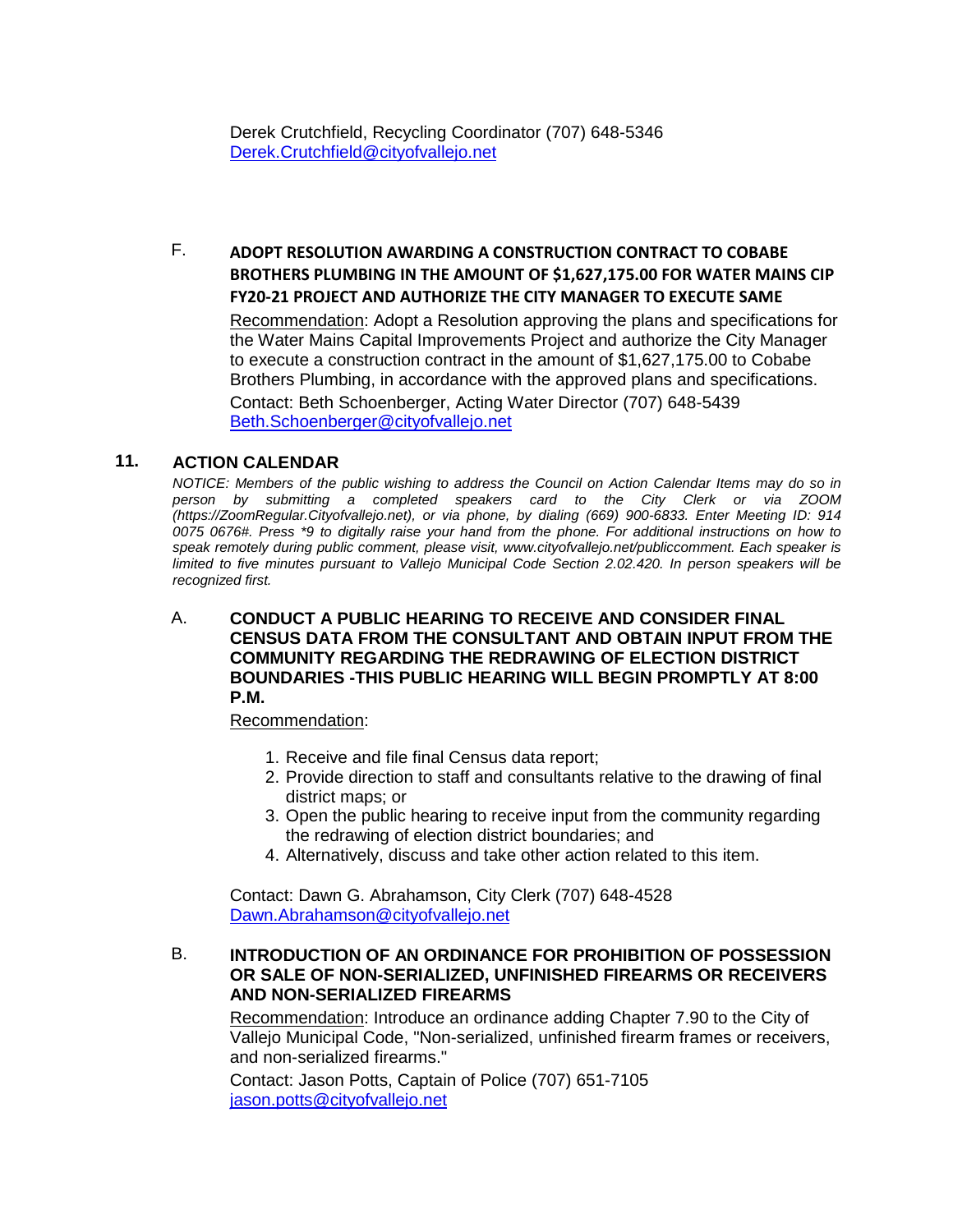C. **PRESENTATION OF THE ANNUAL COMPREHENSIVE FINANCIAL REPORT (ACFR) FOR THE FISCAL YEAR ENDED JUNE 30, 2021**

Recommendation: Receive the presentation of the City's Annual Comprehensive Financial Report (ACFR) for the fiscal year ended June 30, 2021. Contact: Rekha Nayar, Finance Director (707-648-4592) [Rekha.Nayar@cityofvallejo.net](mailto:Rekha.Nayar@cityofvallejo.net)

D. **CONSIDER AND REALLOCATE AMERICAN RESCUE PLAN ACT (ARPA) FUNDS OF FOUR HUNDRED THOUSAND DOLLARS FROM THE DOWNTOWN STREETS TEAM TO HOMELESS RESPONSE EFFORTS AND ADOPT A RESOLUTION APPROVING A GRANT AGREEMENT WITH FIGHTING BACK PARTNERSHIP TO FUND HOUSING VOUCHERS FOR TEMPORARY SHELTER FOR THE UNHOUSED IN AN AMOUNT NOT TO EXCEED TWO HUNDRED NINETY THOUSAND DOLLARS AND AUTHORIZE THE CITY MANAGER TO EXECUTE SAME**

Recommendation: Consider and reallocate American Rescue Plan Act (ARPA) funds of four hundred thousand dollars from the Downtown Streets Team to Homeless Response Efforts and adopt a resolution approving a grant agreement with Fighting Back Partnership to fund housing vouchers for temporary shelter for the unhoused in an amount not to exceed two hundred ninety thousand dollars and authorize the City Manager to execute same.

Contact: Gillian Hayes, Interim Assistant City Manager [Gillian.Hayes@cityofvallejo.net;](mailto:Gillian.Hayes@cityofvallejo.net;) (707) 648-4163 Natalie Peterson, Administrative Analyst [Natalie.Peterson@cityofvallejo.net,](mailto:Natalie.Peterson@cityofvallejo.net,) (707) 649-3415

E. **DISCUSSION TO EITHER CONTINUE ALLOWING MEETINGS OF LEGISLATIVE BODIES TO BE HELD IN PERSON IN COMPLIANCE WITH ANY FACE-MASK REQUIREMENTS IN PLACE AT THE TIME OF THE MEETING OR ADOPT A RESOLUTION TO RETURN TO REMOTE TELECONFERENCE MEETINGS OF LEGISLATIVE BODIES OF THE CITY OF VALLEJO IN LIGHT OF THE COVID-19 OMICRON SURGE**

Recommendation: Following discussion, either continue to allow meetings of legislative bodies to be held in person in compliance with any face-mask requirements in place at the time of the meeting or adopt a resolution to return to remote teleconference meetings of legislative bodies of the City of Vallejo in light of the COVID-19 Omicron surge and the number of positive cases.

Contact: Mike Malone, Interim City Manager [Mike.Malone@cityofvallejo.net](mailto:Mike.Malone@cityofvallejo.net) Dawn G. Abrahamson, City Clerk [Dawn.Abrahamson@cityofvallejo.net](mailto:Dawn.Abrahamson@cityofvallejo.net)

## **12. INFORMATION CALENDAR**

NOTICE: Members of the public wishing to address the Council on Information Calendar Items may do so in person by submitting a completed speakers card to the City Clerk or via ZOOM (https://ZoomRegular.Cityofvallejo.net), or via phone, by dialing (669) 900-6833. Enter Meeting ID: 914 0075 0676#. Press \*9 to digitally raise your hand from the phone. For additional instructions on how to speak remotely during public